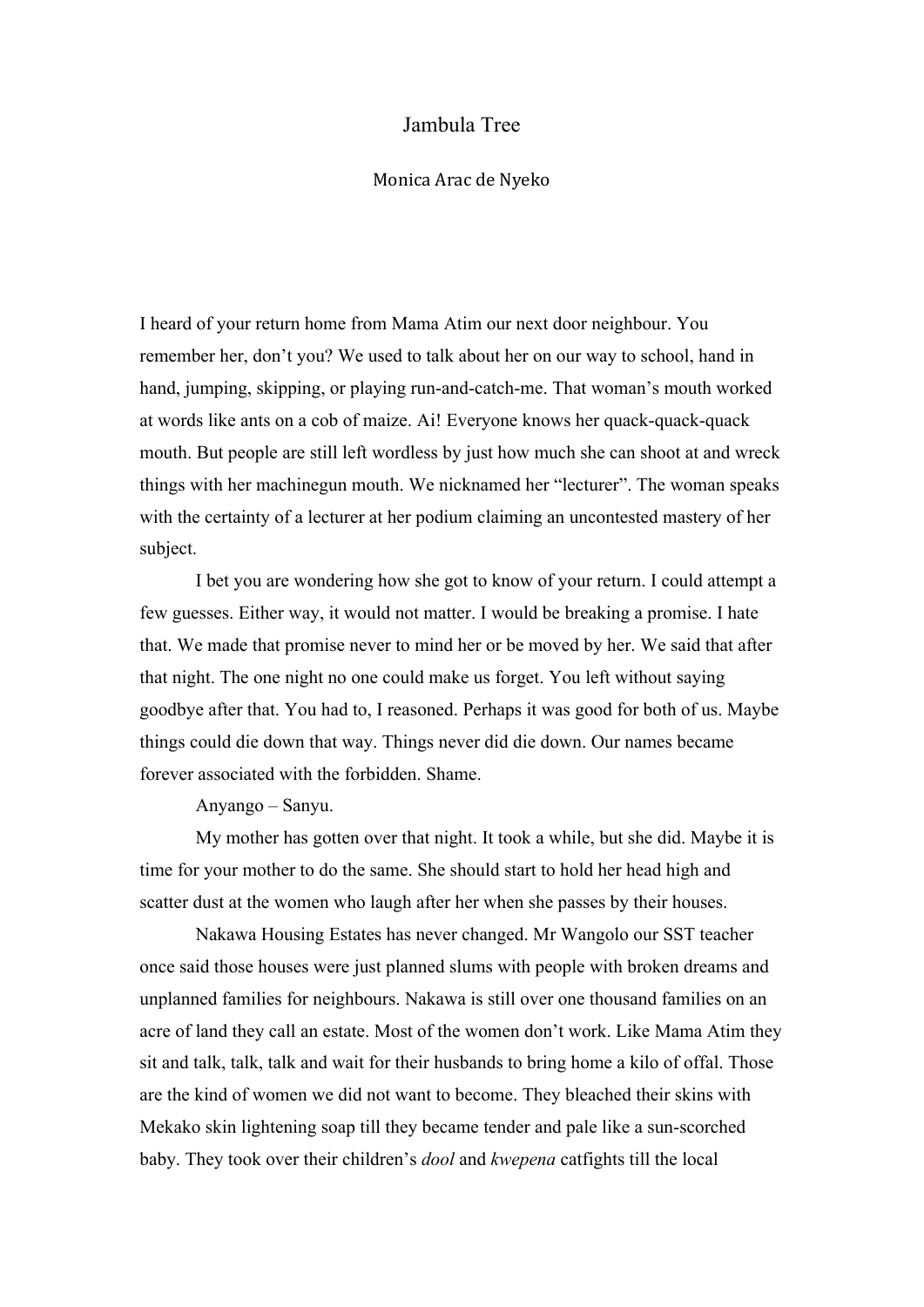councillor had to be called for arbitration. Then they did not talk to each other for a year. Nakawa's women laugh at each other for wearing the cheapest sandals on sale by the hawkers. Sanyu, those women know every love charm by heart and every ju-ju man's shrine because they need them to conjure up their husbands' love and penises from drinking places with smoking pipes filled with dried hen's throat artery. These women know that an even number is a bad sign as they watch the cowry shells and coffee beans fall onto cowhide when consulting the spirits about their husbands' fidelity.

That's what we fought against when we walked to school each day. Me and you hand in hand, towards school, running away from Nakawa Housing Estates' drifting tide which threatened to engulf us and turn us into noisy, gossiping and frightening housewives. You said it yourself, we could be anything. Anything coming from your mouth was seasoned and alive. You said it to me, as we sat on a mango tree branch. We were not allowed to climb trees, but we did, and there, inside the green branches, you said – we can be anything. You asked us to pause for a moment to make a wish. I was a nurse in a white dress. I did not frighten children with big injections. You wished for nothing. You just made a wish that you would not become what your father wanted you to be – an engineer, making building plans, for his mansion, for his office, for his railway village. The one he dreamt about when he went to bed at night.

Sanyu, after all these years, I still imagine shame trailing after me tagged onto the hem of my skirt. Other times, I see it, floating into your dreams across the desert and water, to remind you of what lines we crossed. The things we should not have done when the brightness of Mama Atim's torch shone upon us – naked. How did she know exactly when to flash the light? Perhaps asking that question is a futile quest for answers. I won't get any! Perhaps it is as simple as accepting that the woman knows everything. I swear if you slept with a crocodile under the ocean, she would know. She is the only one who knows first hand whose husband is sleeping with whose daughter at the estate, inside those one-bedroomed houses. She knows whose son was caught inside the fences at Lugogo Show Grounds, the fancy trade fair centre just across Jinja Road, the main road which meanders its way underneath the estate. Mama Atim knows who is soon dying from gonorrhoea, who got it from someone, who got it from so-and-so who in turn got it from the soldiers who used to guard Lugogo Show Grounds, two years ago.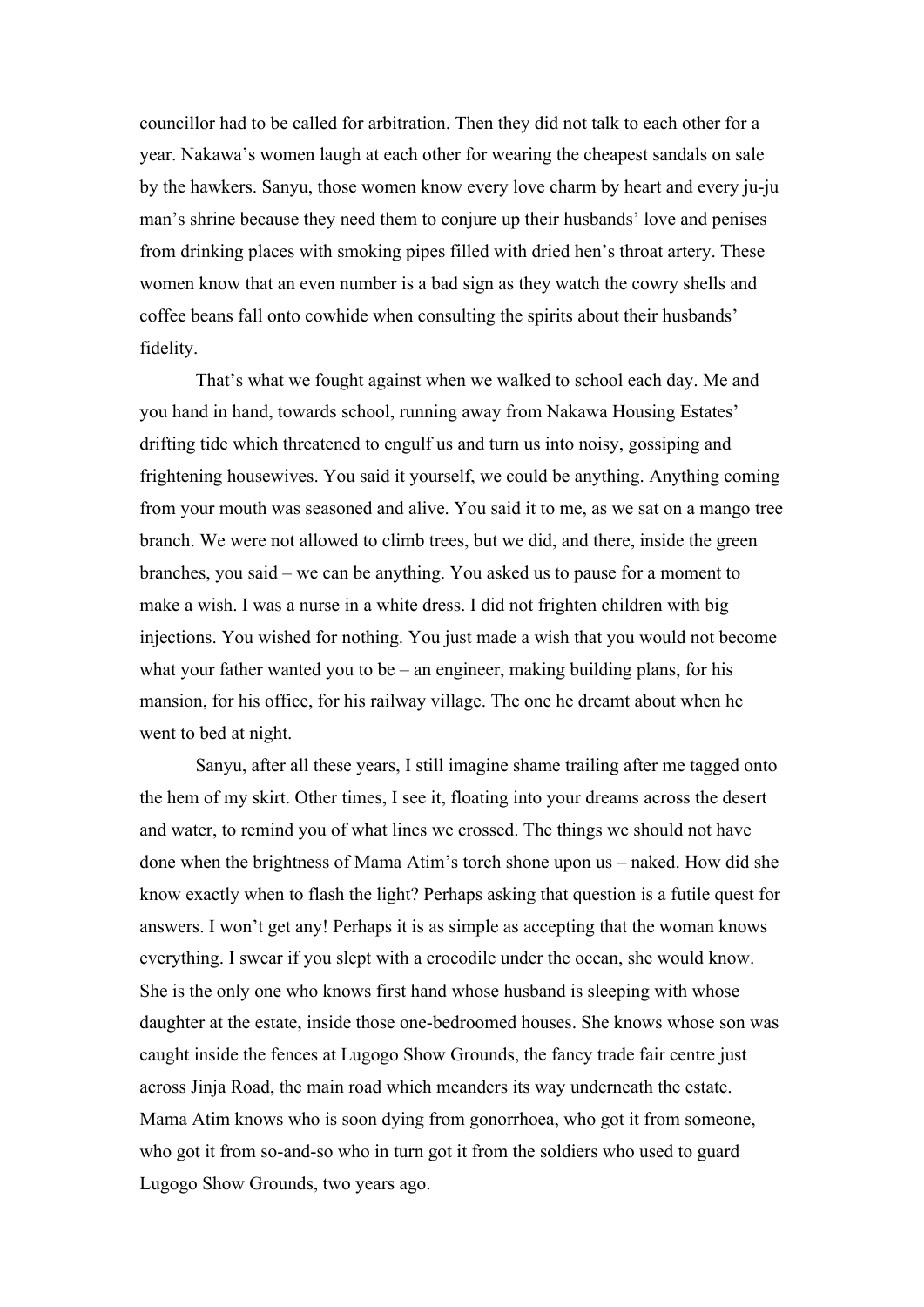You remember those soldiers, don't you? The way they sat in the sun with their green uniforms and guns hanging carelessly at their shoulders. With them the AK47 looked almost harmless – an object that was meant to be held close to the body – black ornament. They whistled after young girls in tight miniskirts that held onto their bums. At night, they drank Nile Lager, tonto, Mobuku and sang harambe, Soukous or Chaka Chaka songs.

*Eh moto nawaka mama, Eh moto nawaka, I newaka tororo, Nawaka moto Nawaka moto, Nawaka moto* 

Eh fire, burns mama, Eh fire, burns It is burning in Tororo, It is burning It is burning, It is burning

Mama Atim never did pass anywhere near where they had camped in their green tents. She twisted her mouth when she talked about them. What were soldiers doing guarding Lugogo? she asked. Was it a frontline? Mama Atim was terrified of soldiers. We never did find out why they instilled such fear in her. Either way it did not matter. Her fear became a secret weapon we used as we imagined ourselves being like goddesses dictating her fate. In our goddess hands, we turned her into an effigy and had soldiers pelt her with stones. We imagined that pelting stones from a soldier was just enough to scare her into *susuing* in her XXL mother's union panties. The ones she got a tailor to hem for her, from leftover materials from her children's nappies. How we wished those materials were green, so that she would see soldiers and stones in between her thighs every time she wore her green soldier colour, stone pelting colour and AK47 colour.

We got used to the sight of green soldiers perched in our football fields. This was the new order. Soldiers doing policemen's work! No questions, Uganda *yetu, hakuna matata*. How strange it was, freedom in forbidden colours. Deep green – the colour of the morning when the dew dries on leaves to announce the arrival of shame and dirt. And everything suddenly seems so uncovered, so exposed, so naked.

Anyango – Sanyu.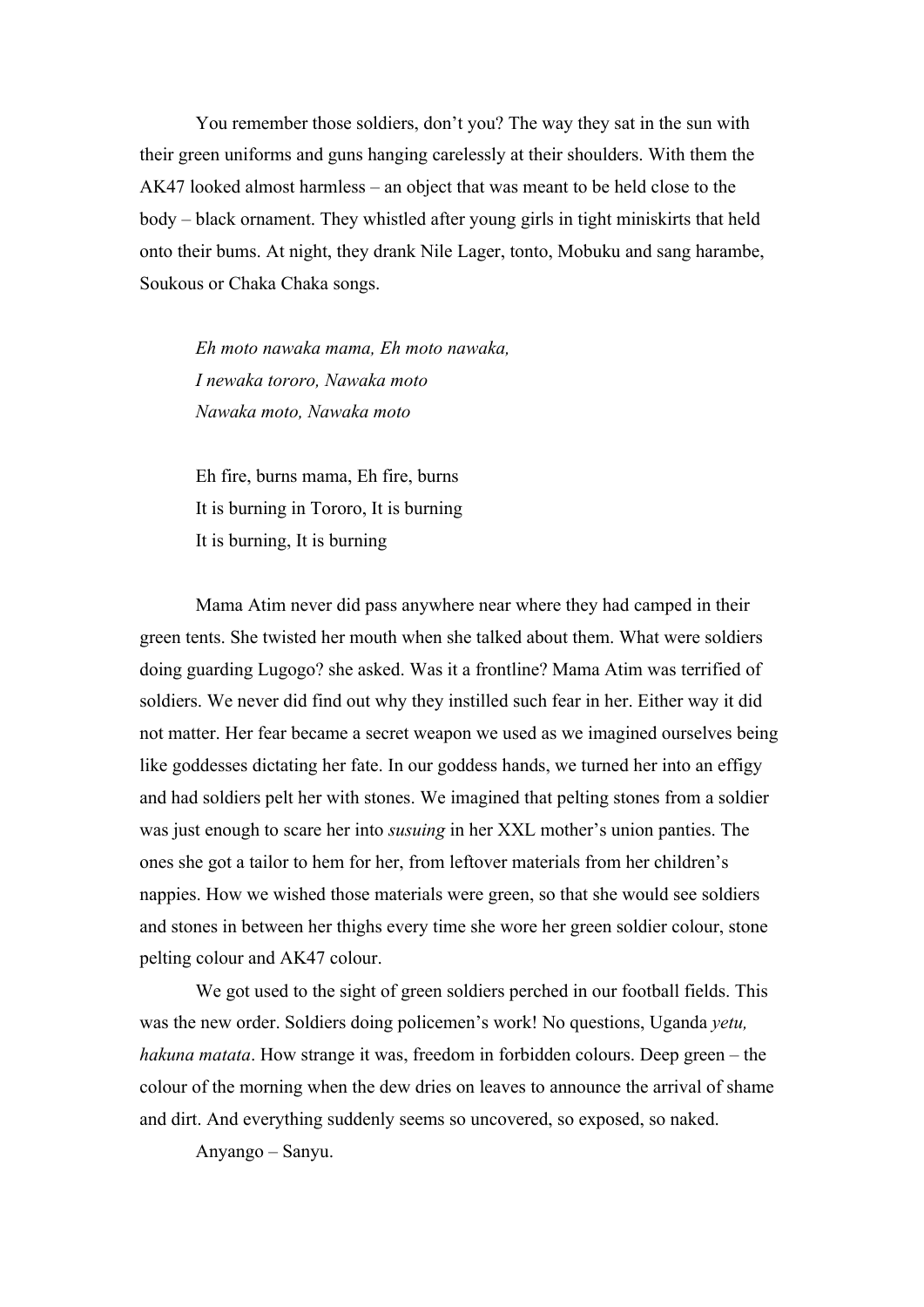Mama Atim tells me you have chosen to come back home, to Nakawa Housing Estates. She says you refuse to live in those areas on the bigger hills and terraced roads in Kololo. You are coming to us and to Nakawa Housing Estates, and to our many houses lined one after another on a small hill overlooking the market and Jinja Road, the football field and Lugogo Show Grounds. Sanyu, you have chosen to come here to children running on the red earth, in the morning shouting and yelling as they play *kwepena* and *dool* – familiar and stocked with memory and history. You return to dirt roads filled with thick brown mud on a rainy day, pools of water in every pothole and the sweet fresh smell of rain on hard soil. Sanyu, you have come back to find Mama Atim.

Mama Atim still waits for her husband to bring the food she is to cook each night. We used to say, After having nine sons and one daughter, she should try to take care of them. Why doesn't she try to find a job in the industrial area like many other women around the estate? Throw her hips and two large buttocks around and play at entrepreneurship. Why doesn't she borrow a little *entandikwa* from the micro finance unions so she can buy at least a bale of second-hand clothes at Owino market where she can retail them at Nakawa market? Second-hand clothes are in vogue, for sure. The Tommy Hilfiger and Versace labels are the "in-thing" for the young boys and girls who like to hang around the estate at night. Second-hand clothes never stay on the clothes hangers too long, like water during a drought, they sell quickly.

Mummy used to say those second-hand clothes were stripped off corpses in London. That is why they had slogans written on them such as – YOU WENT TO LONDON AND ALL YOU BROUGHT ME WAS THIS LOUSY T-SHIRT! When Mummy talked of London, we listened with our mouths open. She had travelled there not once, not twice, but three times to visit her sister. Each time she came back with her suitcase filled up with stories. When her sister died, Mummy's trips stopped like that bright sparkle in her eye and the Queen Elizabeth stories, which she lost the urge to retell again and again. By that time we were grown. You were long gone to a different place, a different time and to a new memory. By then, we had grown into two big girls with four large breasts and buttocks like pumpkins and we knew that the stories were not true. Mummy had been to Tanzania – just a boat trip away on Lake Victoria, not London. No Queen Elizabeth.

Mama Atim says you are tired of London. You cannot bear it anymore. London is cold. London is a monster which gives no jobs. London is no cosy exile for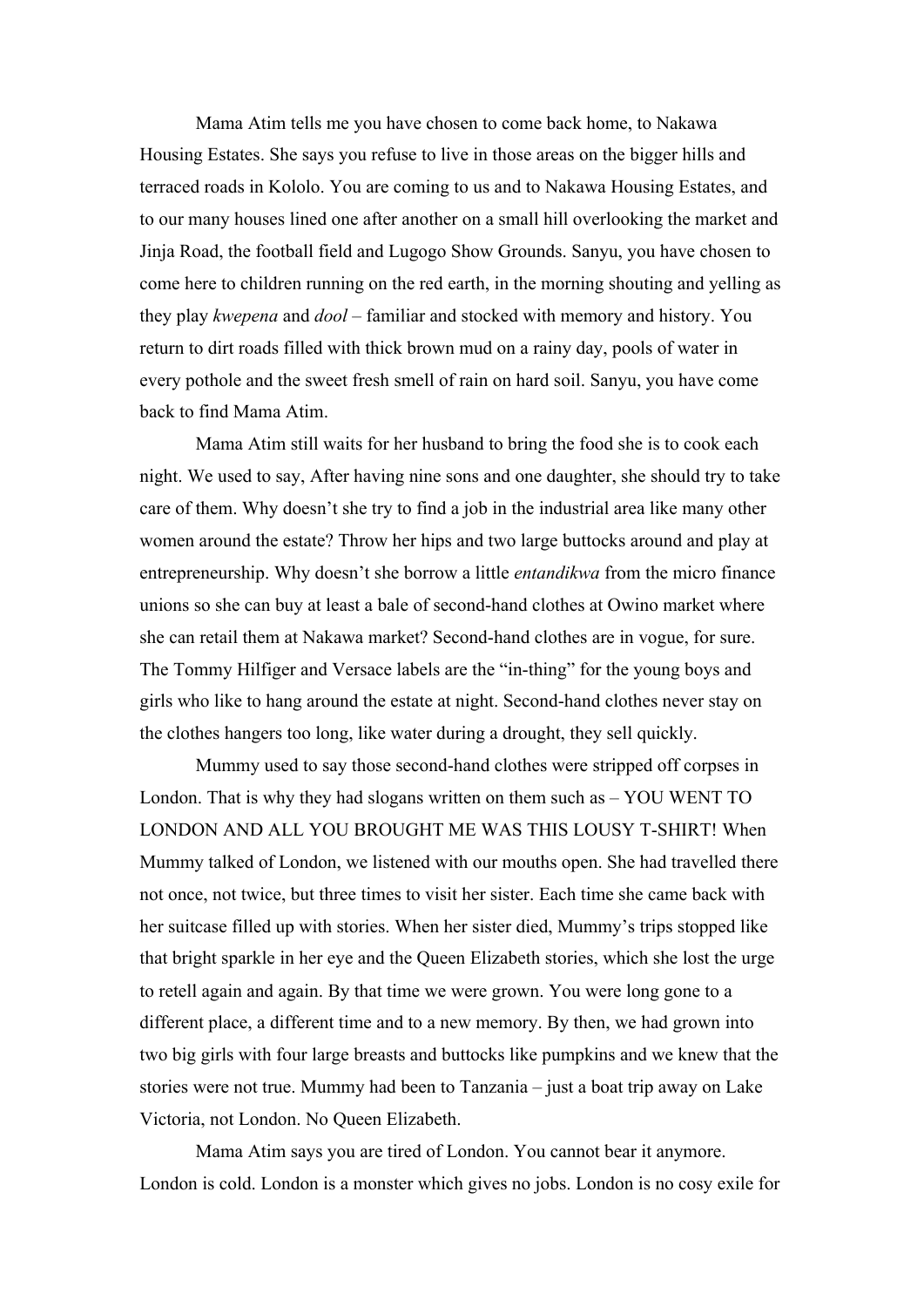the banished. London is no refuge for the immoral. Mama Atim says this word "immoral" to me – slowly and emphatically in Jhapadhola, so it can sink into my head. She wants me to hear the word in every breath, sniff it in every scent so it can haunt me like that day I first touched you. Like the day you first touched me. Mine was a cold unsure hand placed over your right breast. Yours was a cold scared hand, which held my waist and pressed it closer to you, under the jambula tree in front of her house. Mama Atim says you are returning on the wings of a metallic bird – Kenya Airways.

You will land in the hot Kampala heat, which bites at the skin like it has a quarrel with everyone. Your mother does not talk to me or my mother. Mama Atim cooks her kilo of offal which she talks about for one week until the next time she cooks the next kilo again, bending over her charcoal stove, her large and long breasts watching over her saucepan like cow udders in space. When someone passes by, she stops cooking. You can hear her whisper. Perhaps that's the source of her gonorrhoea and Lugogo Show Ground stories. Mama Atim commands the world to her kitchen like her nine sons and one daughter. None of them have amounted to anything. The way their mother talks about me and you, Sanyu, after all these years, you would think her sons are priests. You would think at least one of them got a diploma and a low-paying job at a government ministry. You would think one of them could at least bring home a respectable wife. But *wapi!* their wives are like used bicycles, ridden and exhausted by the entire estate's manhood. They say the monkey which is behind should not laugh at the other monkey's tail. Mama Atim laughs with her teeth out and on display like cowries. She laughs loudest and forgets that she, of all people, has no right to urinate at or lecture the entire estate on the gospel according to St Morality.

Sometimes I wonder how much you have changed. How have you grown? You were much taller than I. Your eyes looked stern, created an air about you – one that made kids stop for a while, unsure if they should trample all over you or take time to see for sure if your eyes would validate their preconceived fears. After they had finally studied, analysed, added, multiplied and subtracted you, they knew you were for real.

When the bigger kids tried to bully me, you stood tall and dared them to lay a finger on me. Just a finger, you said, grinding your teeth like they were aluminium. They knew you did not mince words and that your anger was worse than a teacher's bamboo whipping. Your anger and rage coiled itself like a python around anyone who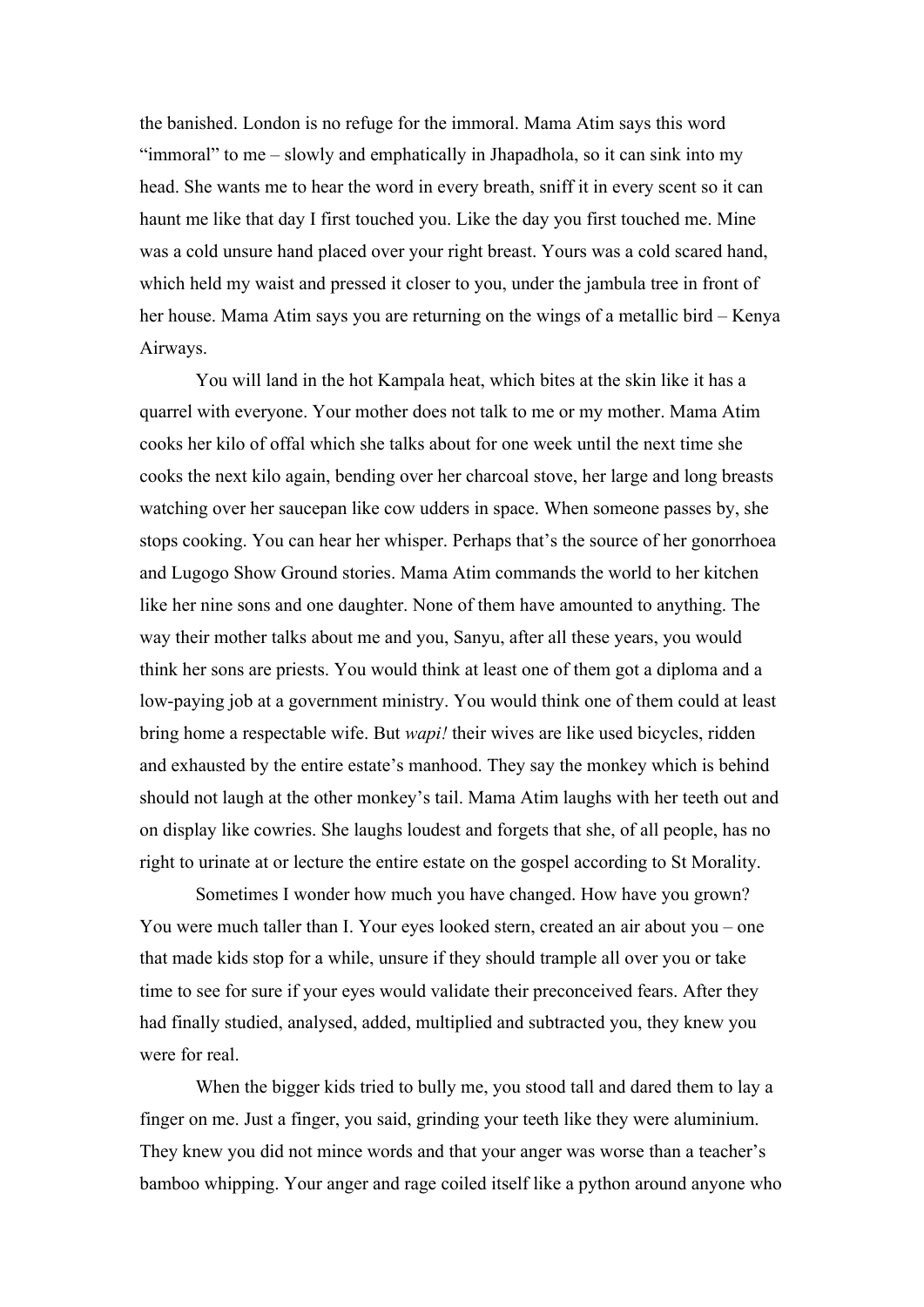dared, anyone who challenged. And that's how you fought, with your teeth and hands but mostly with your feet. You coiled them around Juma when he knocked my tooth out for refusing to let him have his way at the water tap when he tried to cheat me out of my turn at the tap.

I wore my deep dark green uniform. At lunch times the lines could be long and boys always jumped the queue. Juma got me just as I put my water container to get some drinking water after lunch. He pushed me away. He was strong Sanyu. One push like that and I fell down. When I got up, I left my tooth on the ground and rose up with only blood on the green; deep green, the colour of the morning when the dew dries off leaves.

You were standing a distance. You were not watching. But it did not take you too long to know what was going on. You pushed your way through the crowd and before the teachers could hear the commotion going on, you had your legs coiled around Juma. I don't know how you do it Sanyu. He could not move.

Juma, passed out? Hahahahahahaha!

I know a lot of pupils who would be pleased with that. Finally his big boy muscles had been crushed, to sand, to earth and to paste. The thought of that tasted sweet and salty like grasshoppers seasoned with onion and *kamulari* – red, red-hot pepper.

Mr Wangolo came with his hand-on-the-knee-limp and a big bamboo cane. It was yellow and must have been freshly broken off from the mother bamboos just outside the school that morning. He pulled and threatened you with indefinite expulsion before you let big sand-earth-paste Juma go. Both you and Juma got off with a two-week suspension. It was explicitly stated in the school rules that no one should fight. You had broken the rules. But that was the lesser of the rules that you broke. That I broke. That we broke.

Much later, at home, your mother was so angry. On our way home, you had said we should not say how the fight started. We should just say he hit you and you hit him back. Your house was two blocks from ours and the school was the nearest primary school to the estate. Most of the kids in the neighbourhood studied at Nakawa Katale Primary School alright, but everyone knew we were great friends. When your mother came and knocked upon our door, my mother had just put the onions on the charcoal stove to fry the goat's meat.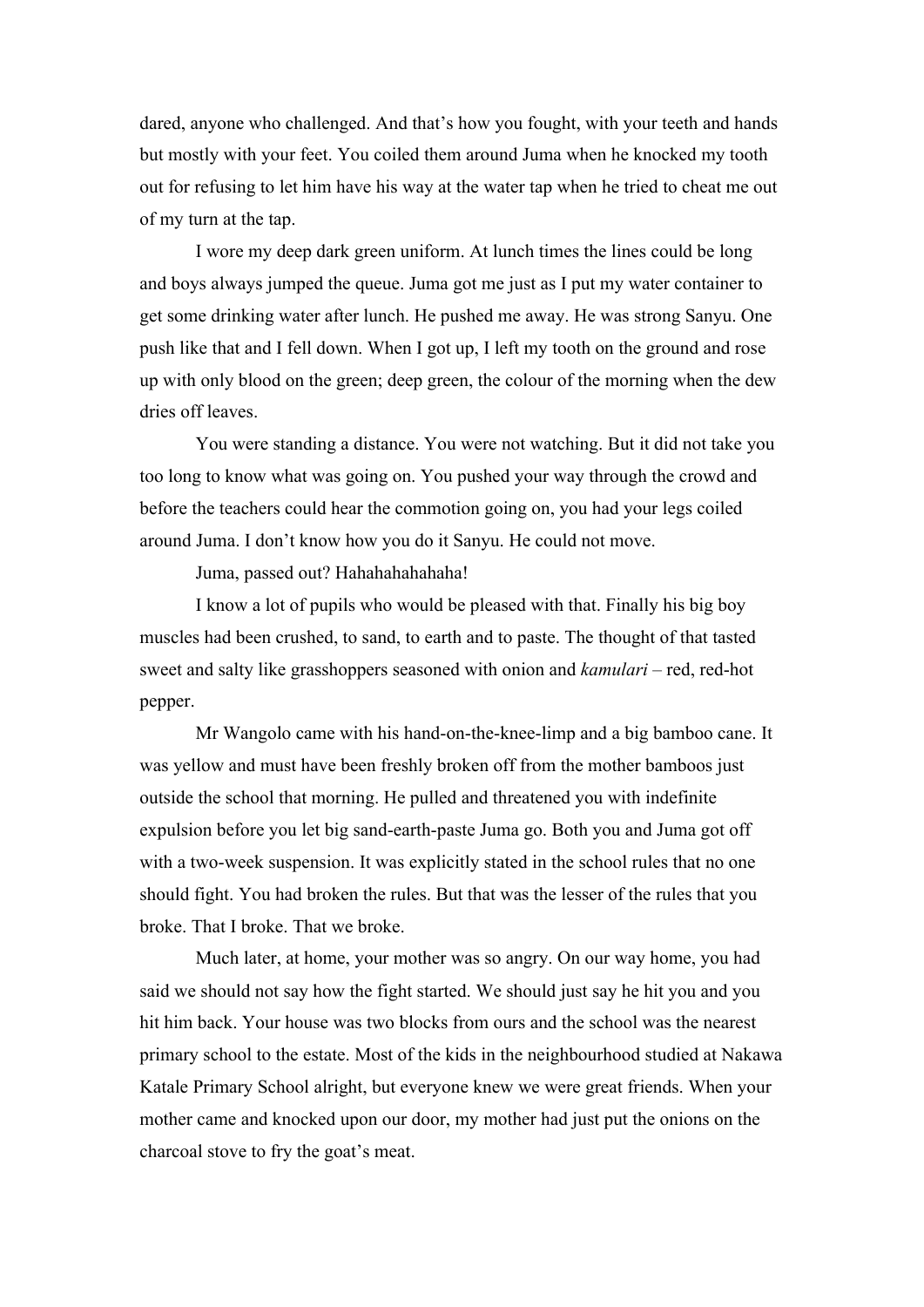Mummy bought goat's meat when she had just got her salary. The end of month was always goat's meat and maybe some rice if she was in a good mood. Mummy's food smelt good. When she cooked, she joked about it. Mummy said if Papa had any sense in his head, he would not have left her with three kids to raise on her own to settle for that slut he called a wife. Mummy said Papa's new wife could not cook and that she was young enough to be his daughter. They had to do a caesarean on her when she gave birth to her first son. What did he expect? That those wasp hips could let a baby's head pass through them?

When she talked of Papa, she had that voice. Not a "hate voice" and not a "like voice", but the kind of voice she would use to open the door for him and tell him welcome back even after all these years when he never sent us a single cent to buy food, books, soap or Christmas clothes. My papa is not like your papa, Sanyu. Your papa works at the Ministry of Transport. He manages the Ugandan railways, which is why he wants you to engineer a railway village for him. You say he has gotten so intoxicated with the railways that every time he talks of it, he rubs his palms together like he is thinking of the best ever memory in his life. Your father has a lot of money. Most of the teachers knew him at school. The kids had heard about him. Perhaps that is why your stern and blank expression was interpreted with slight overtones. They viewed you with a mixture of fear and awe; a rich man's child.

Sometimes Mummy spoke about your family with slight ridicule. She said no one with money lived in Nakawa Housing Estates of all places. If your family had so much money, why did you not go to live in Muyenga, Kololo and Kansanga with your Mercedes Benz lot? But you had new shoes every term. You had two new green uniforms every term. Sanyu, your name was never called out aloud by teachers, like the rest of us whose parents had not paid school tuition on time and we had to be sent back home with circulars.

## Dear Parent,

This is to remind you that unless this term's school fees are paid out in full, you daughter/son ... will not be allowed to sit for end of term exams

Blah blah blah …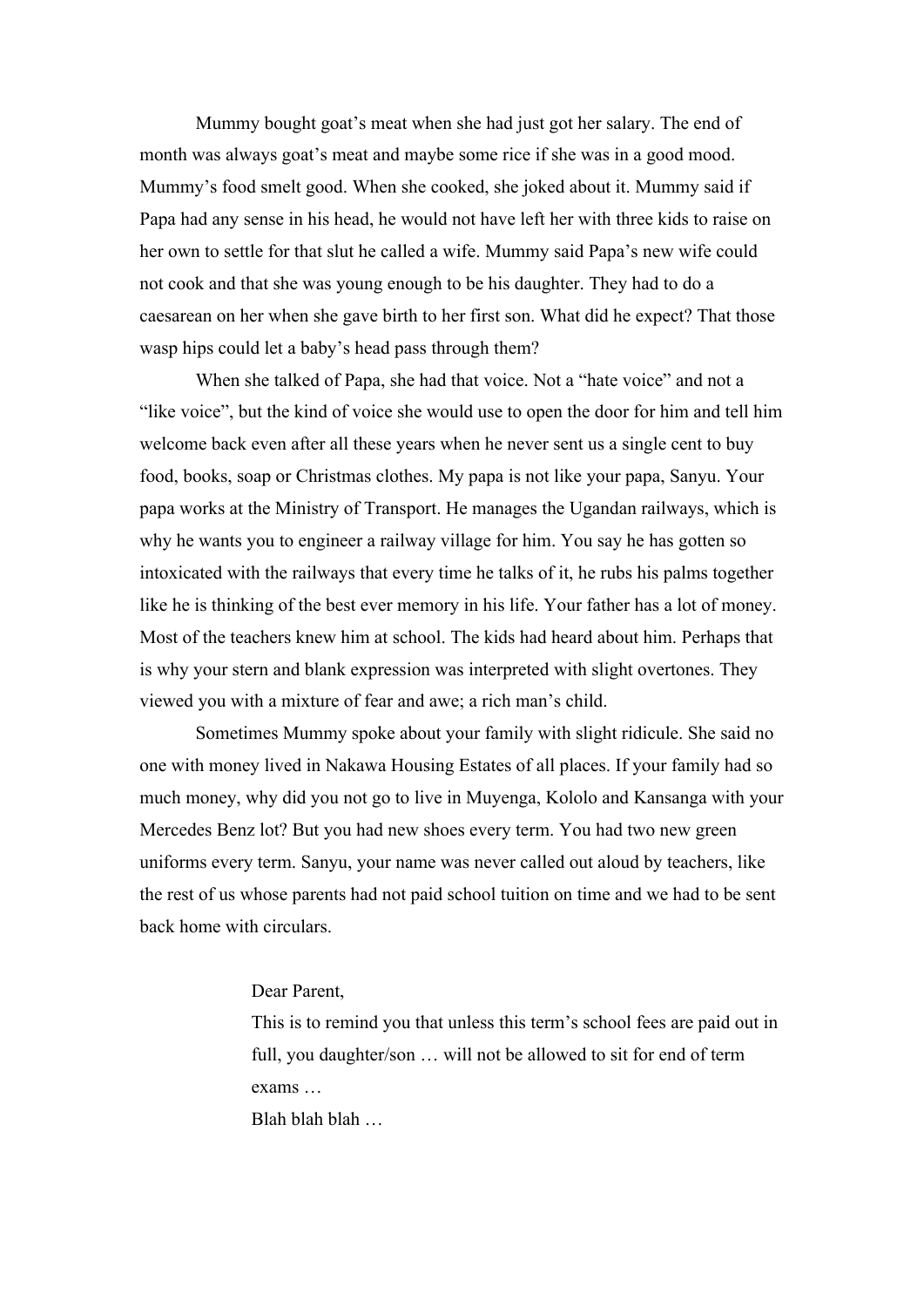Mummy always got those letters and bit her lip as if she just heard that her house had burnt down. That's when she started staring at the ceiling with her eyes transfixed on one particular spot on the brown tiles.

On such days, she went searching through her old maroon suitcase. It was from another time. It was the kind that was not sold in shops anymore. It had lost its glitter and I wished she never brought it out to dry in the sun. It would be less embarrassing if she brought out the other ones she used for her Tanzania trips. At least those ones looked like the ones your mother brought out to dry in the sun when she did her weekly house cleaning. That suitcase had all Mummy's letters – the ones Papa had written her when, as she said, her breasts were firm like green mangoes. Against a kerosene lamp, she read aloud the letters, reliving every moment, every word and every promise.

*I will never leave you. You are mine forever. Stars are for the sky, you are for me. Hello my sweet supernatural colours of the rainbow. You are the only bee on my flower. If loving you is a crime I am the biggest criminal in the world.*

Mummy read them out aloud and laughed as she read the words in each piece of stained paper. She had stored them in their original airmail envelopes with the green and blue decorations. Sometimes Papa had written to her in aerogramme. Those were opened with the keenest skill to keep them neat and almost new. He was a prolific letter writer, my papa, with a neat handwriting. I know this because oftentimes I opened her case of memories. I never did get as far as opening any letter to read; it would have been trespassing. It did not feel right, even if Mummy had never scolded me from reading her "To Josephine Athieno Best" letters.

I hated to see her like that. She was now a copy typist at Ramja Securities. Her salary was not much, but she managed to survive on it, somehow, somehow. There were people who spoke of her beauty as if she did not deserve being husbandless. They said with some pity, "Oh, and she has a long ringed neck, her eyes are large and sad. The woman has a voice, soft, kind and patient. How could the man leave her?" Mummy might have been sad sometimes, but she did not deserve any pity. She lived her life like her own fingernails and temperament: so calm, so sober and level-headed, except of course when it came to reading those Papa letters by the lantern lamp.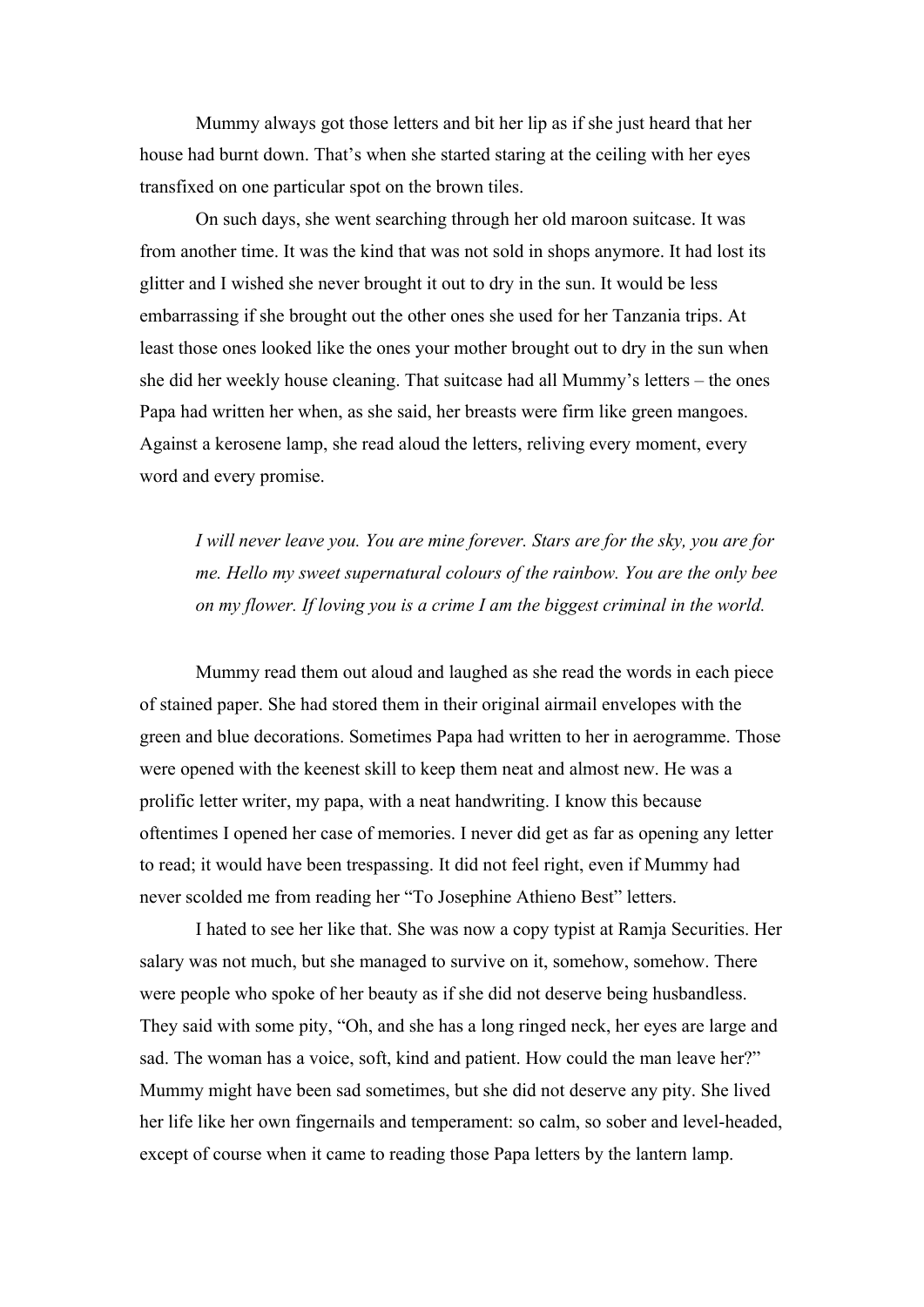I told you about all this Sanyu. How I wished she could be always happy, like your mother who went to the market and came back with two large boys carrying her load because she had shopped too much for your papa, for you, for your happy family. I did not tell you, but sometimes I stalked her as she made her way to buy things from the noisy market. She never saw me. There were simply too many people. From a distance, she pointed at things, fruit ripe like they had been waiting to be bought by her all along. Your mother went from market stall to market stall, flashing her white Colgate smile and her dimpled cheeks. Sometimes I wished I were like you; with a mother who bought happiness from the market. She looked like someone who summoned joy at her feet and it fell in salutation, humbly, like the *kabaka* subjects who lay prostate before him.

When I went to your house to do homework, I watched her cook. Her hand stirred groundnut soup. I must admit, Mummy told me never to eat at other people's homes. It would make us appear poor and me rather greedy. I often left your home when the food was just about ready. Your mother said, in her summon-joy-voice: "Supper is ready. Please eat." But I, feigning time-consciousness always said, "I have to run home, Mummy will be worried." At such times, your father sat in the bedroom. He never came out from that room. Everyday, like a ritual, he came home straight from work.

"A perfect husband," Mummy said more times than I can count.

"I hate him," you said more times than I could count. It was not what he didn't do, you said. It was what he did. Those touches, his touches you said. And you could not tell your mother. She would not believe you. She never did.

Like that time she came home after the day you taught Juma a good lesson for messing around with me. She spoke to my mother in her voice which sounded like breaking china.

"She is not telling me everything. How can the boy beat her over nothing? At the school tap? These two must know. That is why I am here. To get to the bottom of this! Right now!"

She said this again and again, and Mummy called me from the kitchen, where I had escaped just when I saw her knock on our back door holding your hands in hers and pulling you behind her like a goat!

"Anyango, Anyangooooo," Mummy called out.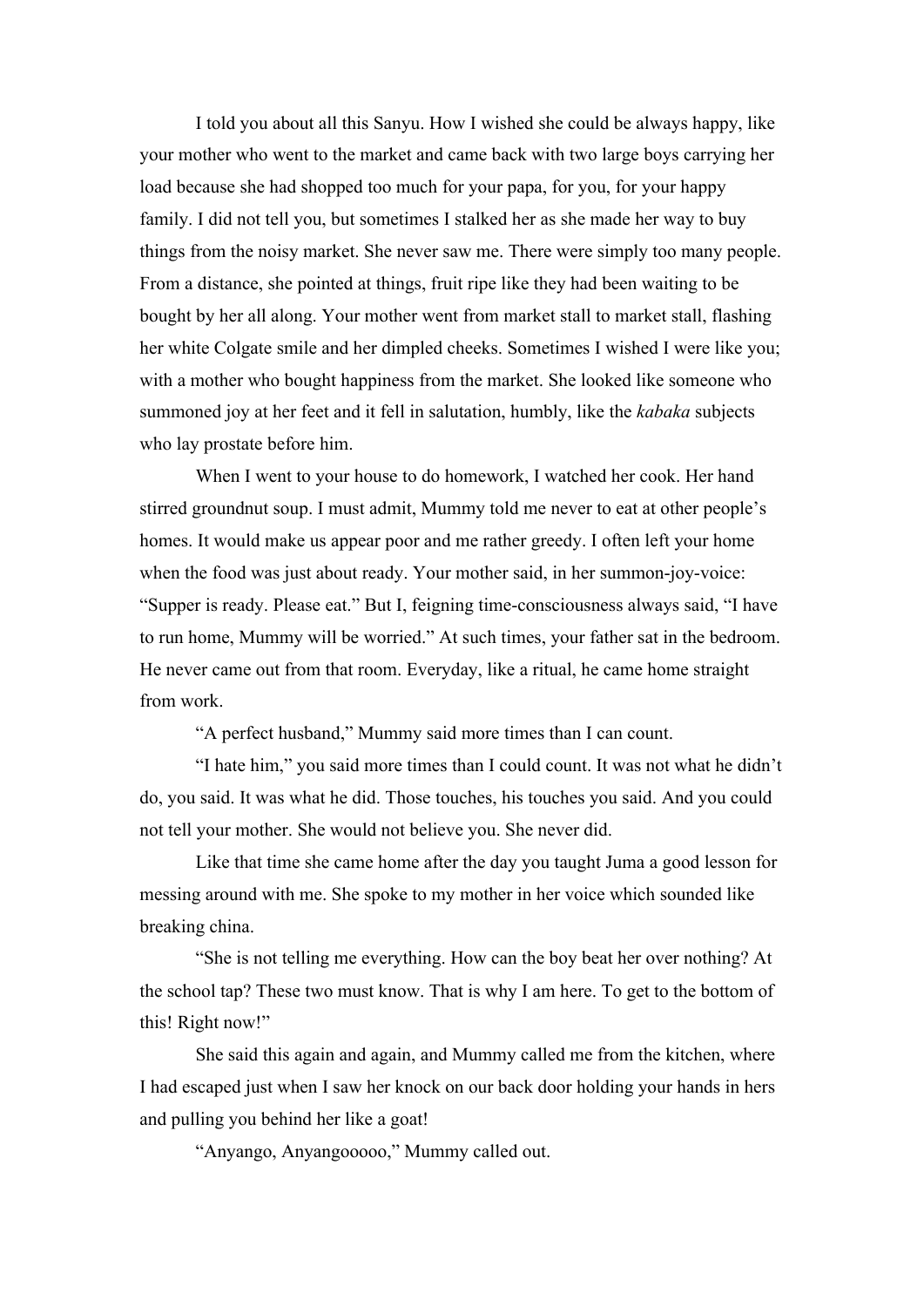I came out, avoiding your eyes. Standing with my hands held in front of me with the same kind of embarrassment and fear that overwhelmed me each time I heard my name called by a teacher for school fees default.

They talked for hours. I was terrified, which was why I almost told the truth. You started very quickly and repeated the story we had on our way home. Your mother asked, "What was Anyango going to say again?" I repeated what you had just said, and your mother said, "I know they are both lying. I will get to the bottom of this at school in two weeks' time when I report back with her." And she did. You got a flogging that left you unable to sit down on your bum for a week.

When you left our house that day, they talked in low voices. They had sent us outside to be bitten by mosquitoes for a bit. When they called us back in, they said nothing. Your mother held your hand again, goat style. If Juma had seen you being pulled like that, he would have had a laugh one hundred times the size of your trodden-upon confidence. You never looked back. You avoided looking at me for a while after that. Mummy had a list of don'ts after that for me too. They were many. Don't walk back home with Sanyu after school. Don't pass by their home each morning to pick her up. Don't sit next to her in class. Don't borrow her text books. I will buy you, your own. Don't even talk to her. Don't, don't, don't do anymore Sanyu.

It was like that, but not for long. After we started to talk again and look each other in the eyes, our parents seemed not to notice, which is why our secondary schools applications went largely unnoticed. If they complained that we had applied to the same schools and in the same order, we did not hear about them. 1. Mary's College Namagunga 2. Nabisunsa Girls' School 3. City High School. 4. Modern High School.

You got admitted to your first choice. I got my third choice. It was during the holidays that we got a chance to see each other again. I told you about my school. That I hated the orange skirts, white shirts, white socks and black boy's Bata shoes. They made us look like flowers on display. The boys wore white trousers, white shorts, white socks, and black shoes. At break time, we trooped like a bunch of moving orange and white flowers – to the school canteens, to the drama room, and to the football field.

You said you loved your school. Sister Cephas your Irish headmistress wanted to turn you all into black English girls. The girls there were the prettiest ever and were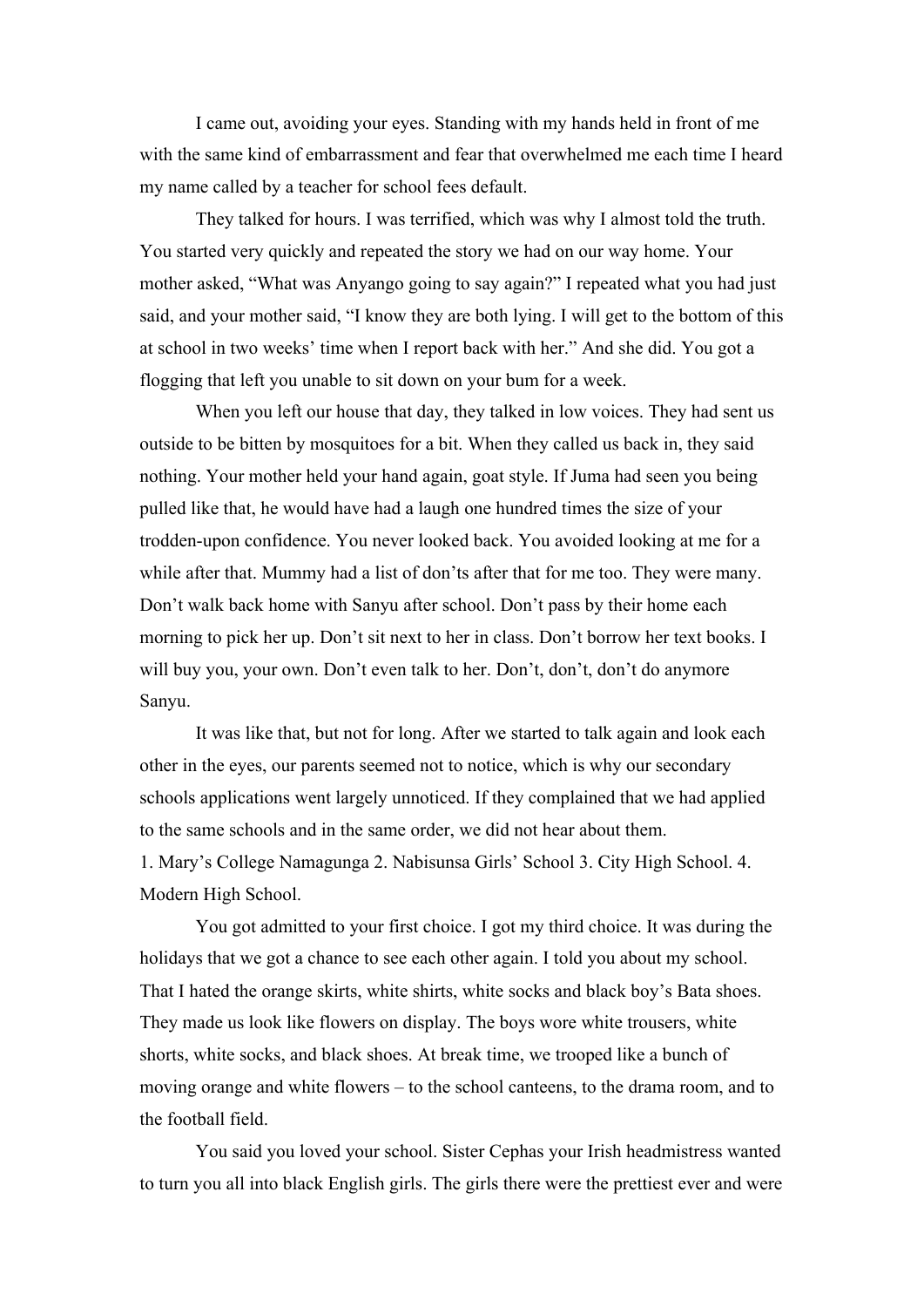allowed to keep their hair long and held back in puffs, not one inch only like at my school.

We were seated under the jambula tree. It had grown so tall. The tree had been there for ages with its unreachable fruit. They said it was there even before the estate houses were constructed. In April the tree carried small purple jambula fruit, which tasted both sweet and tang and turned our tongues purple. Every April morning when the fruit started to fall, the ground became a blanket of purple.

When you came back during that holiday, your cheeks were bulging like you had hidden oranges inside them. Your eyes had grown small and sat like two short slits on your face. And your breasts, the two things you had watched and persuaded to grow during all your years at Nakawa Katale Primary School, were like two large jambulas on your chest. And that feeling that I had, the one that you had, that we had – never said, never spoken – swelled up inside us like fresh *mandazies*. I listened to your voice rise and fall. I envied you. I hated you. I could not wait for the next holidays when I could see you again. When I could dare place my itchy hand onto your two jambulas.

That time would be a night, two holidays later. You were not shocked. Not repelled. It did not occur to either of us, to you or me, that these were boundaries we should not cross nor should think of crossing. Your jambulas and mine. Two plus two jambulas equals four jambulas – even numbers should stand for luck. Was this luck pulling us together? You pulled me to yourself and we rolled on the brown earth that stuck to our hair in all its redness and dustiness. There in front of Mama Atim's house. She shone a torch at us. She had been watching. Steadily like a dog waiting for a bone it knew it would get; it was just a matter of time.

Sanyu, I went for confession the next day, right after Mass. I made the sign of the cross and smelt the fresh burning incense in St Jude's church. I had this sense of floating on air, confused, weak, and exhausted. I told the priest, "Forgive me father for I have sinned. It has been two months since my last confession." And there in my head, two plus two jambulas equals four jambulas …

I was not sorry. But I was sorry when your father with all his money from the railways got you a passport and sent you on the wing of a bird; hello London, here comes Sanyu.

Mama Atim says your plane will land tomorrow. Sanyu, I don't know what you expect to find here, but you will find my mummy; you'll find that every word she